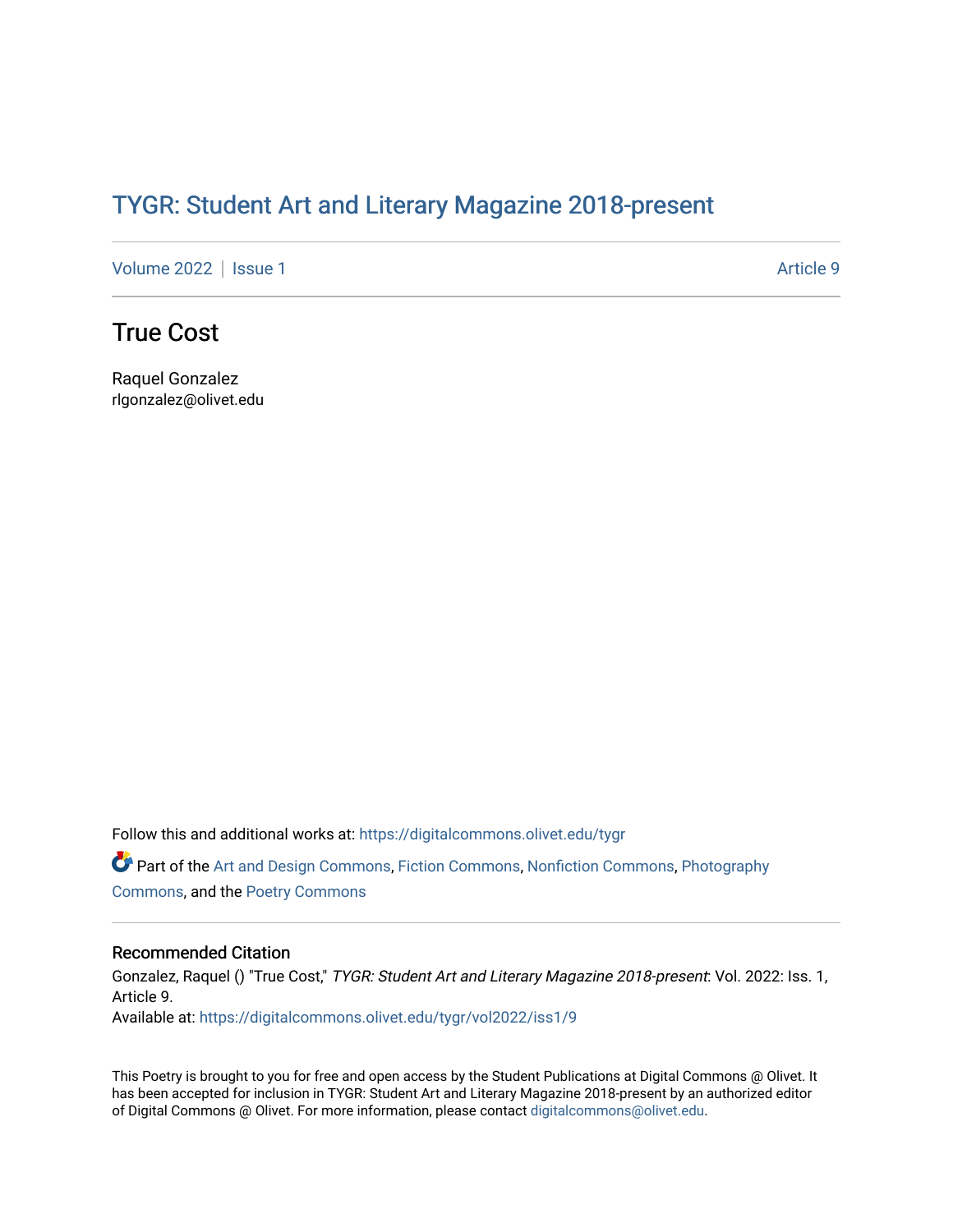the true cost

two minutes is all i had to cry to let out my pain from my room to work

for two month i had not cried 'it's a sign of weakness' she said so i held it back

but i was dying

drowning in the ocean of my life every day for the past few months i had been made to feel inadequate unintelligent in the way unworthy

buy You knew that.

crying is my way of casting my burdens on Your shoulders i had not shared an intimate moment with You in months

so i broke i fell under the weight of it all

i saw my life crumble because I couldn't hold it all together i shared that i was dead emotionally spiritually

i knew that it was a problem when i couldn't find joy in the things i had always loved

i couldn't create i couldn't laugh i couldn't dance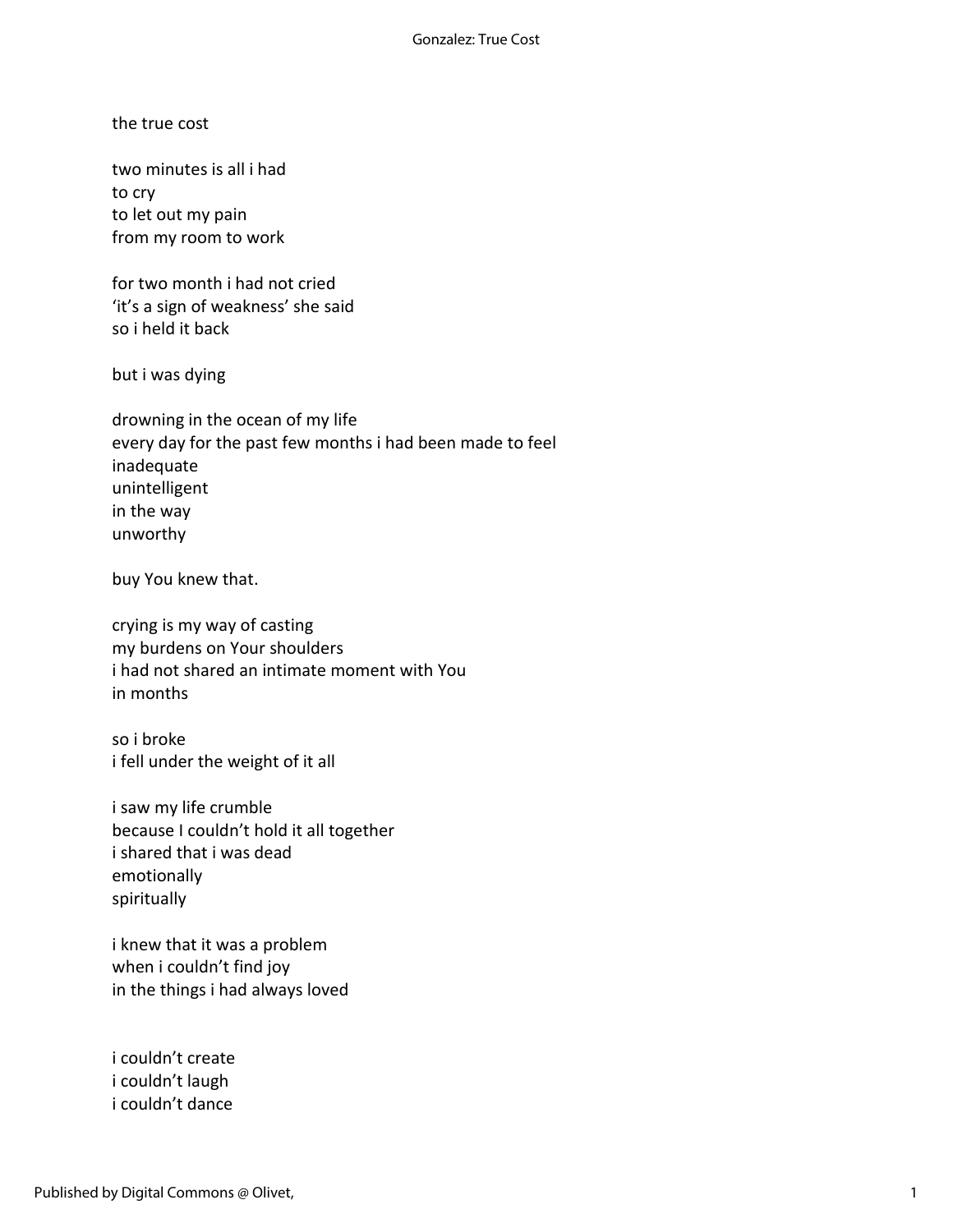and You know what? they didn't believe me

'you always look fine' 'you always show up' 'you're always smiling' 'i would have never guessed'

'you hide it so well' [as if that was a compliment]

i was dying and no one noticed

but one one took me under his wing and listened believed me

he reminded me that i am who i am because of Who You are

he prayed over me and for the first i really cried

and every night after that. tear by tear i gave You my burdens

because my little hands were never meant to carry the world

because *i am* weak *i am* inadequate *i am* unworthy

but I am Yours

*Your* strength is displayed in my brokenness *You* are sufficient *You* are worthy

You don't want my perfection You want my heart